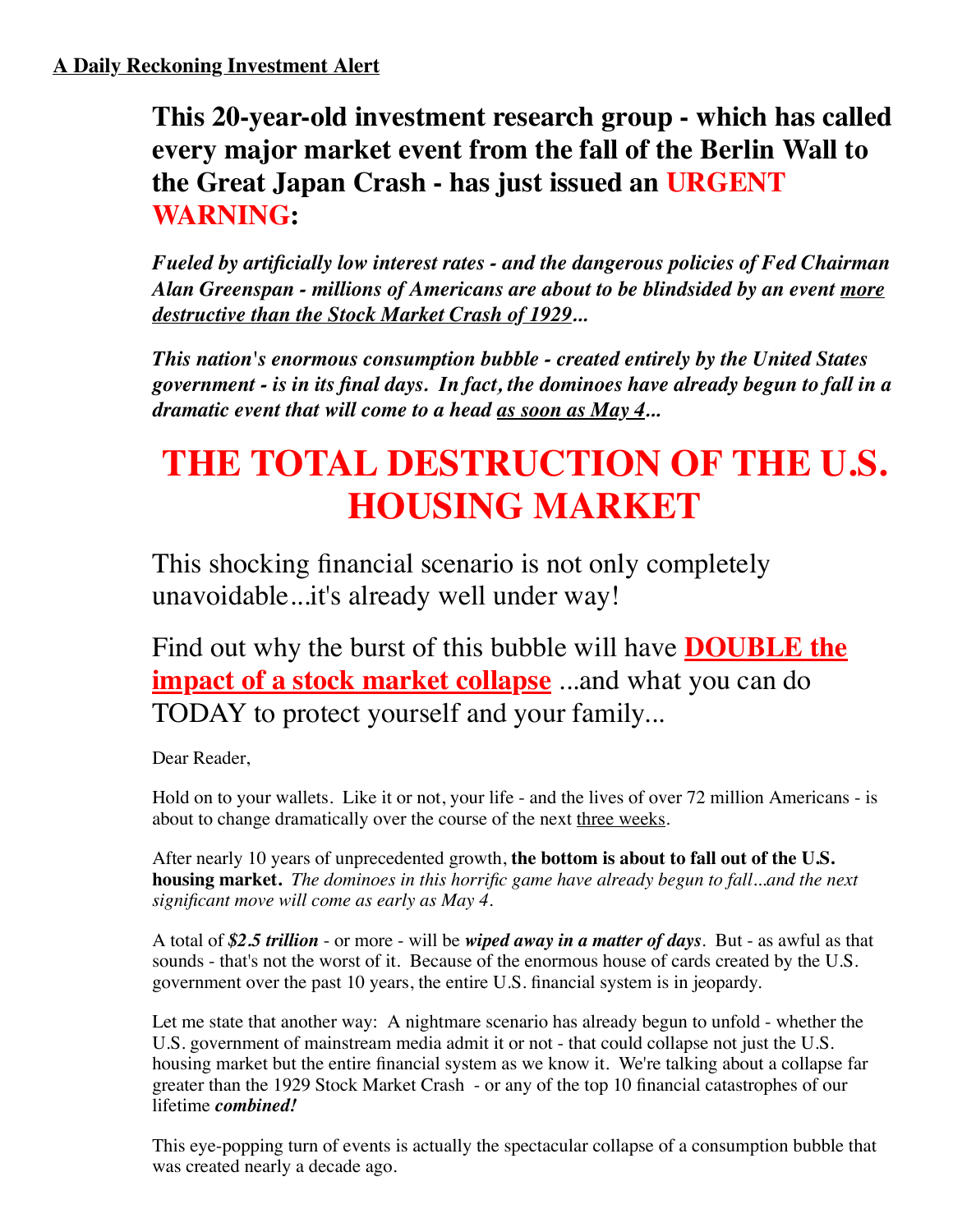It may have taken years to build up such an enormous - and  $\frac{d}{dx}$  rise in long-term interest rates, which dangerous - bubble...but it will only take a few weeks for the roof to cave in. And then 10 years' worth of prosperity will disappear before you ever realize what hit you.

*would push up mortgage rates, could collapse the housing bubble faster than anything else."*

**-** *BusinessWeek***, April 12, 2004**

As a matter of fact, as I'm about to show you, the dominoes have already begun to fall in this nightmare scenario. Which is why you need to prepare yourself **today.**

In the next few moments, I'll tell you precisely what's going to cause this enormous financial catastrophe. I'll tell you how we got here...how many Americans will be affected...and *I'll tell you exactly what you need to know in order to avoid it.* 

But...the truth is I'll go one step further than that. In fact, I'll tell you how you can learn the shocking details - *including the tale of the missing report that amounts to a 'smoking gun'...and the forced resignation of the federal official who authored it* - about the information the U.S. government doesn't want you to see*.*

**To date No other financial media outlet has dug deep enough - or been bold enough - to reveal the inside story behind this 'smoking gun'...but I'll tell you how you can learn firsthand just how 'involved' the U.S. government is in the creation of this enormous financial catastrophe...and how - despite their futile efforts - they're ultimately** *powerless* **to stop it.** 

The details behind this historic financial event - including what you can do to protect yourself...and the inside story behind the report the U.S. government never wanted you to see - are the focus of a new research report my staff and I have just released. It's called *The U.S. Housing Market Collapse of 2004: Nine Ways You Can Survive the Greatest Market Collapse of Your Lifetime*.

Because this pending disaster - which may come to a head in just a matter of days - is of such great urgency, **I have arranged for you to receive this special report FREE** of charge and without obligation. I'll tell you how you can get your copy in just a moment, but first I need to tell you precisely how we got ourselves into this mess and why...

## **The U.S. Housing Market Is on the Verge of a Historic Collapse**

Regardless of whether or not Fed Chairman Alan Greenspan wants to admit it - or even if he wants you to know about it - *the United States housing market is an enormous bubble on the verge of collapse.*

And this particular bubble will - without question - be far worse than any in history. *Worse* than the U.S. stock market bubble of the late 1960s. *Worse* than the gold bubble of the late-'70s. *Worse* even than the tech bubble of the late 1990s or the enormous Japan bubble.

#### **That's because - unlike many of the other scenarios throughout history - this bubble stands to impact a far greater number of individuals than any other.**

Imagine your largest investment - your family's home *losing 50% or more of its value overnight*. Sounds like a personal nightmare, right? Now imagine that same scenario happening to everyone on your street...or everyone in your town. In fact, imagine for a moment this event **suckerpunching nearly every resident of every town in the United States**.

*"National housing prices going back to 1951...pretty much track the rate of inflation up until 1995. But since then, average prices on new and existing homes have soared more than 35 percentage points beyond the overall rate of inflation. Is that unusual? You bet it is."*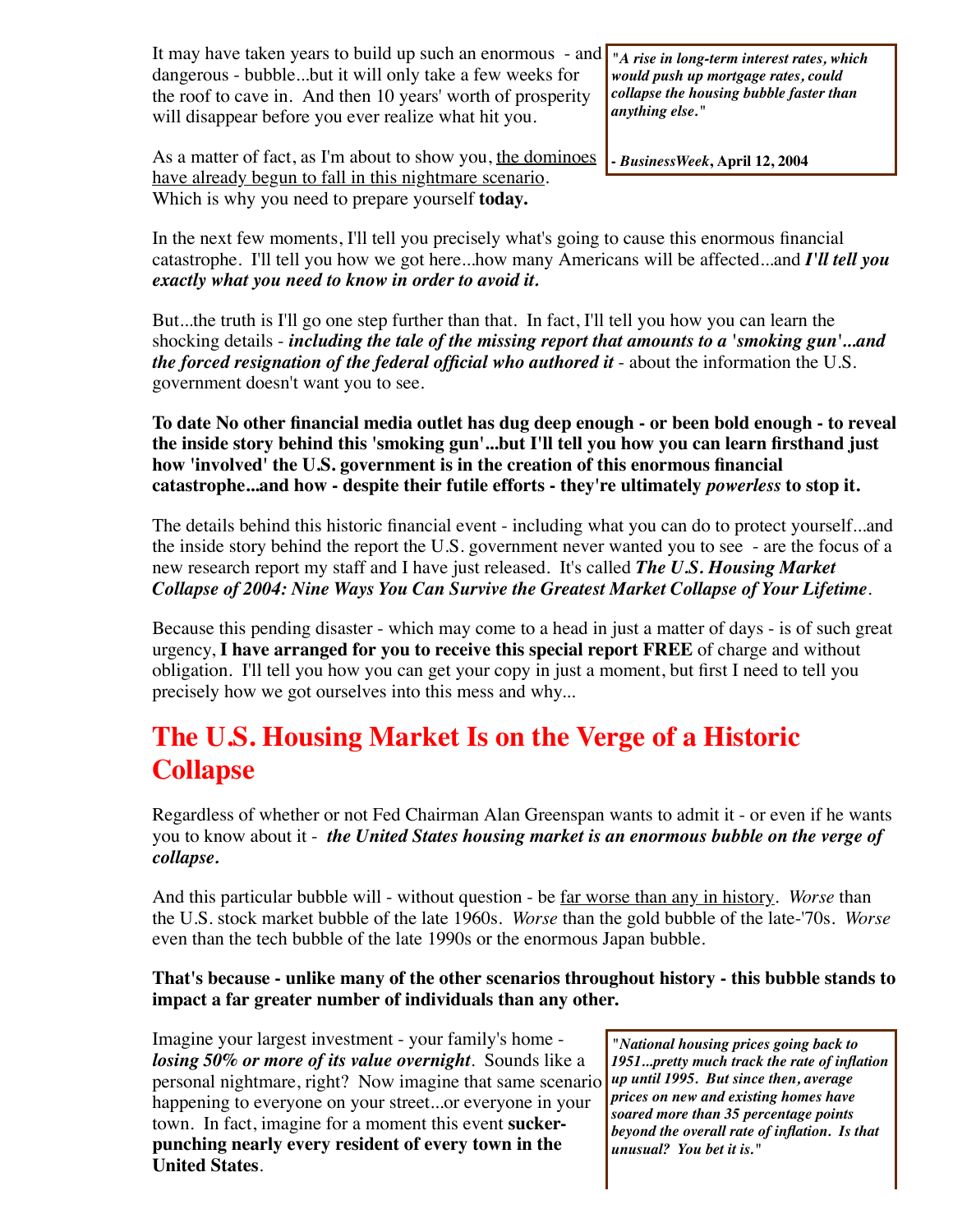This scenario - as scary as it sounds - is far worse than a personal nightmare, although millions of those nightmares will soon become commonplace. Instead, this financial

disaster - created entirely by the U.S. government - is about to become an enormous national tragedy.

That's because this market collapse - **the total destruction of the U.S. housing market** - will have a direct impact on more Americans than any other financial event in history. Your friends...your neighbors...your family members...EVERYONE who fails to take the proper steps - which I'll outline for you for FREE in my new report - will soon be blindsided by a number of market forces they most likely do not understand.

## **Calling the "Big Trends": the Key to Successful Investing -** *By William Bonner*

Dear Reader,

For the past two decades, *Strategic Investment* has helped investors protect and grow their assets by doing one thing better than anyone else in the industry: spotting the 'Big Trend.'

That's because with every historical milestone - such as the fall of the Berlin Wall, the end of the Cold War or the coming U.S. Housing Market Collapse - the rules of the investment game completely change.

For over 19 years here at *Strategic Investment*, our analysis has started with identifying the big trend...and then identifying specific investment opportunities designed to take advantage of the coming changes.

During our two decades of investment success, we've had the privilege of working with - and profiting from - some of the brightest minds in the investment universe. And Dan Denning - the person I handpicked to take the reins of *Strategic Investment* just 4 years ago - has produced as impressive a track record in as short period of time as I have ever seen.

During the past 4 years, Dan has produced gains such as:

- 89% and 88% respectively in a pair of stocks one a defense stock and the other a gold play - closed out on the same day!
- An average of 17.9% returns on the 11 closed positions in the *SI* portfolio in 2003...
- $\bullet$  171% gains in just 3= months from an option trade closed last summer...
- Incredible short-term gain of 77% *in just eight days* from another summer 2003 recommendation...and 65% in just 21 days from another...

Dan started his career the old-fashioned way - on the ground floor. And in a very short period of time, Dan has risen from that ground floor to the top of one of the world's most prestigious investment advisories.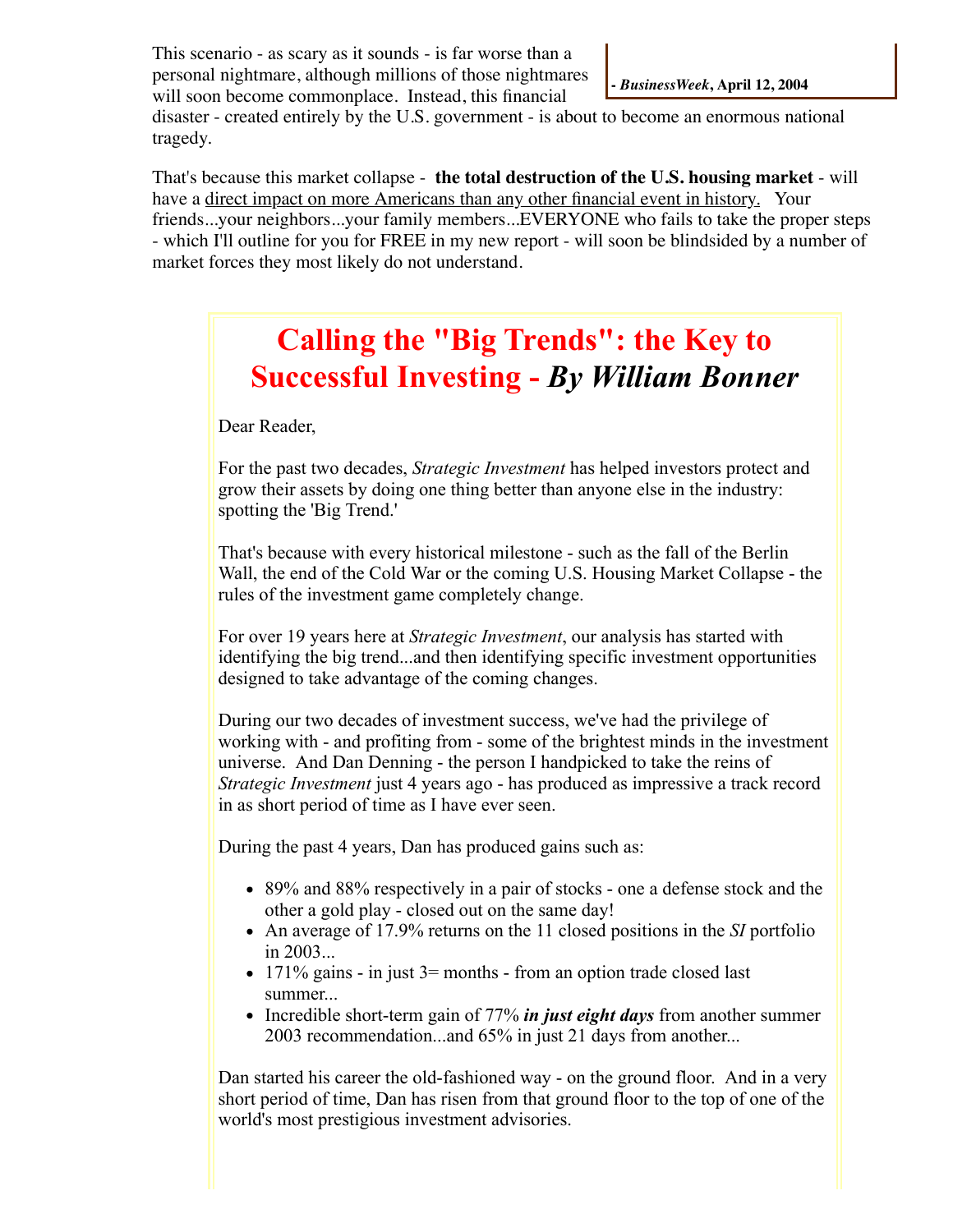Each and every day, Dan has unlimited access to leading politicians, business figures, financiers, investment bankers, journalists - almost anyone in a position of authority. And Dan uses this access to identify the Big Trends most important to *Strategic Investment* readers...along with specific advice on how to profit.

Dan's latest report - *The U.S.Housing Market Collapse of 2004* - is, in my opinion, his most important piece of work to date. I urge you to sign up today to receive your copy FREE of charge so you can see exactly what I mean.

## **The Dominoes Have Already Begun to Fall... and a Dangerous Rate Hike Is on the Way**

*Over the past three weeks, seemingly every report coming out of Washington has pointed to the same thing - a conclusion Alan Greenspan himself conceded in his April 21 remarks - like it or not, interest rates will soon be going up.*

*The wheels are already in motion...yet millions of Americans have not yet begun to take the steps necessary to protect their homes...and their financial future!*

April 4: 'Job gains raise expectations of interest rate increase' - *USA Today*

April 14: 'Largest increase in core measure of prices since 2001 feeds **rate hike speculation**' - *CNN/Money*

April 22: 'Greenspan Elaborates: **Rate Hikes Are Coming**' - *Investor's Business Daily*

May 4: Results of Fed's latest meeting are announced...

## **The Slightest Rise in Interest Rates... Will Trigger an Absolute Disaster**

It's frightening to think about just how devastating the collapse of the housing market will soon be for most Americans.

But the fact of the matter is that *the slightest rise in interest rates - something that is already a foregone conclusion - over the next three months could trigger an absolute disaster in this country*. Home values will plunge. Debtors will default in record numbers. Countless American 'dreams' will be washed away.

Alan Greenspan himself - not exactly a man known for publicly forecasting danger - has even acknowledged this problem in recent testimony before Congress, calling for immediate action to be taken regarding this danger...and conceding that a rate hike - the spark that will ignite this historic fire - is a foregone conclusion.

What's worse, however, is that this threat is potentially far more dangerous than simply a reduction in the value of your home. It's entirely possible that the collapse of two entities - created by the U.S. government - **could spell doom for not just the housing market but for the entire financial system as we now know it**.

**That's because once this crisis begins to build up steam, the entire financial community is in jeopardy, including the institutions currently charged with holding the retirement savings of millions of Americans. The very survival of these companies is intimately linked to the welfare of the homeowner...the scale of this crisis could easily bring down Wall Street.**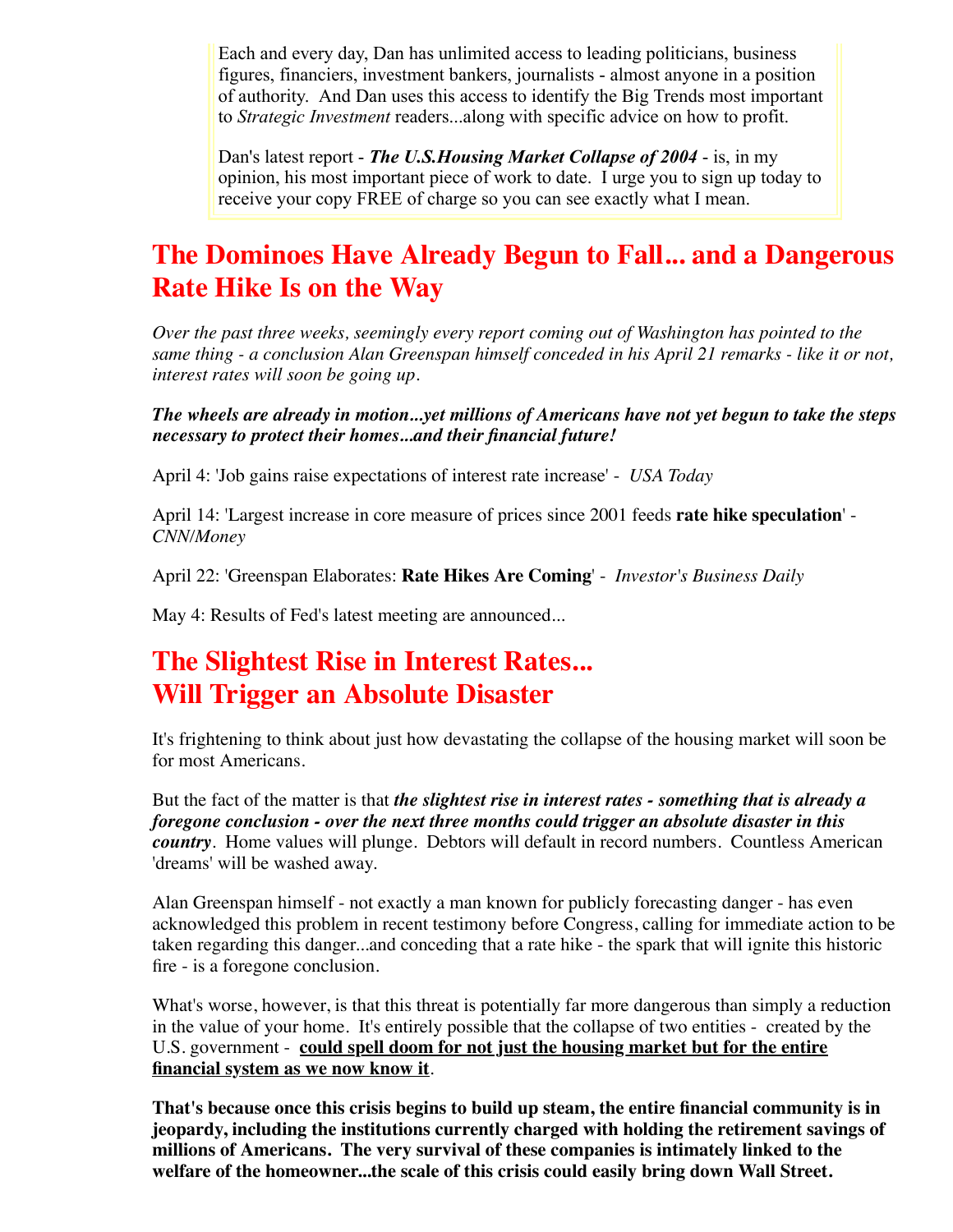**Because of the enormous 'credit machine' - created by the U.S. government and now spinning hopelessly out of control - 52% of U.S. household assets are now exposed to an enormous risk that is about to become a hideous reality.**

**The truth is this enormous threat was actually identified publicly on February 4, 2003, in a report written by a senior government official. But the very next day, powerful special interests had forced the author of this report to resign...and** *the report suddenly 'vanished' from the Internet* **site it had been displayed on.**

**These details are just now coming to light - including who wanted this report to 'disappear' and just how dangerous this entire situation really is. You owe it to yourself to find out TODAY just how serious this danger is...and what you can do to protect yourself. In just a moment I'll tell you precisely how you can get your hands on all of this information right now - including the story of the missing 'smoking gun' and all the details as to why this collapse will be the largest in history - FREE of charge and with no obligation.**

| Many Americans, however, will never have access to the          |
|-----------------------------------------------------------------|
| information my research team and I would like to provide        |
| youand as such they will remain oblivious to this               |
| imminent danger. One of the main reasons people will fail       |
| to act is that very few actually <i>understand</i> the problem. |
| Just like the Great Stock Market Collapse of 1929 - when a      |
| relatively small percentage of Americans were actually          |
| invested in the stock market - millions will be affected by     |
| this enormous tidal wave. But this time, the impact will b      |

*"Economists draw a parallel between today's high housing prices and a high price-earnings ratio for a stock, usually a sign that the stock is overvalued and due for a fall."*

**- Knight Ridder Newspapers, March 5, 2004**

<u>tar greater.</u> §

When you stop to think about it, it's remarkable that more attention has not been paid to just how high housing prices have risen in a short period of time. **Fueled by the enormous 'debt engine' known as GSEs - which I'll tell you more about in a moment - housing prices have jumped 51% since 1995. That's a rate of 32 points above the overall rate of inflation!**

This dramatic - and unprecedented - rise in housing prices has added an average of nearly *\$50,000 in wealth for every one of the nation's 72 million homeowners*.

That's **\$50,000 or more of YOUR money** - enough to pay for a child's education or perhaps your 'war chest' for future medical expenses - that stands to disappear in just a matter of weeks. Think about it: If you had a chance to stop thieves from breaking into your home and stealing \$50,000 in cash, you'd do everything in your power to stop them, wouldn't you? Well this situation is just as easy to prevent...

But remember - this isn't just your \$50,000. Even if you're able to protect your own nest egg...imagine the impact on this country when nearly everyone loses a small fortune almost overnight. *The result will be an enormous catastrophe that will set this nation back not just years, but decades.*

## **A Greater Impact Than All of the Other Enormous Trends...Combined!**

Alan Greenspan can call it whatever he wants...but I know a bubble when I see one. In fact, longtime followers of my newsletter *Strategic Investment* know firsthand just how important global trends can be to personal wealth. My colleagues and I at *Strategic Investment* have been on the front end of nearly every profitable trend for almost 20 years.